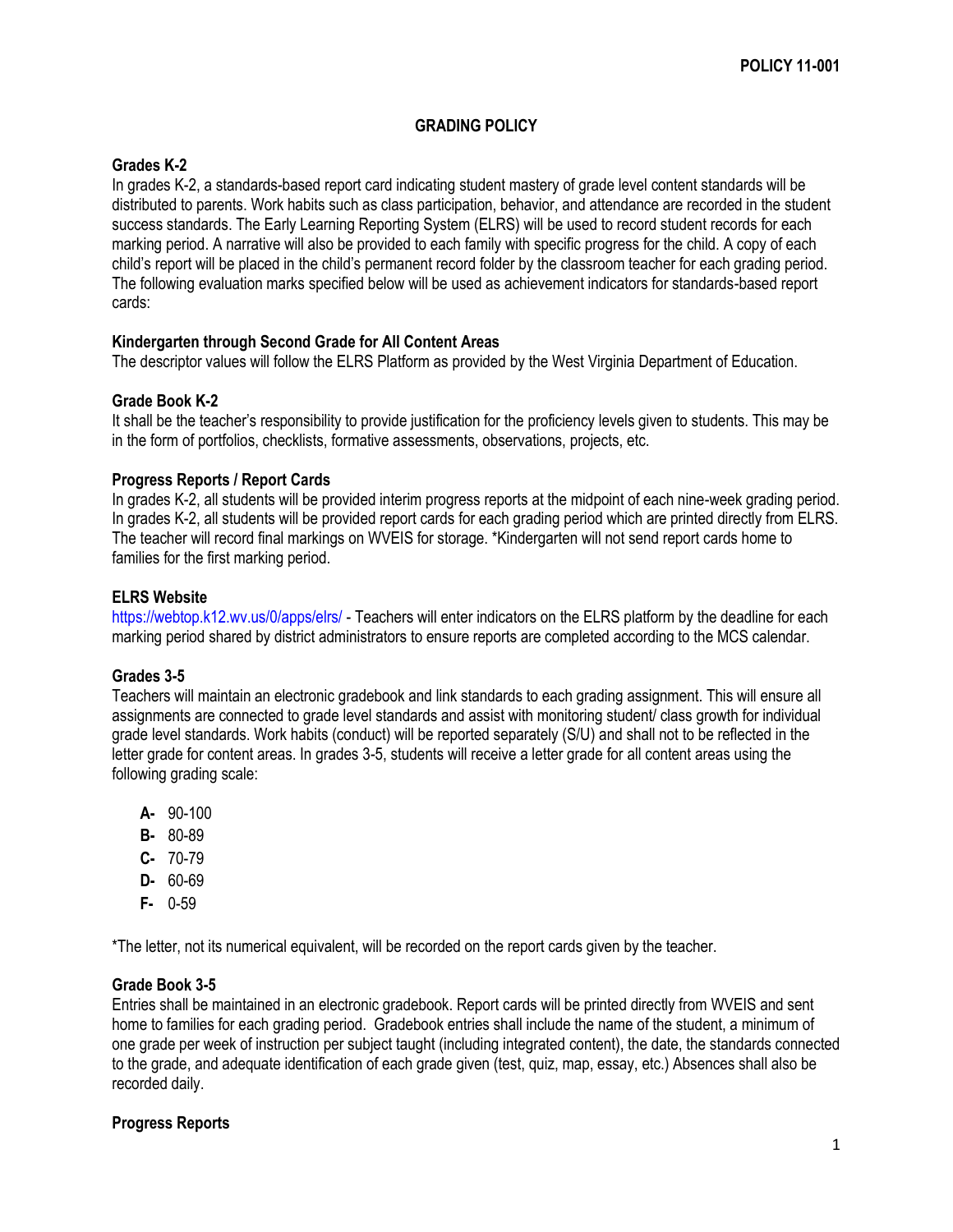In grades 3-5, all students will be provided interim progress reports at the midpoint of each nine-week grading period using the form provided by your school principal.

## **Grades 6-8**

| Grade | <b>Numerical Equivalent</b> |
|-------|-----------------------------|
| А     | 90-100                      |
| R     | 80-89                       |
| C.    | 70-79                       |
| D     | 60-69                       |
|       | 0-59                        |

The letter, not its numerical equivalent, will be recorded on the report cards given by the teacher.

### **Grades 9-12**

Pursuant to the West Virginia State Board of Education Uniform Grading Policy 2515, the following grading scale must be used by all schools in West Virginia for any course for which high school credit is to be awarded, regardless of the grade level of the student at the time the course is taken.

Non-weighted course grading scale:

| Average  | Grade | <b>Quality Points</b> |
|----------|-------|-----------------------|
| 90-100   |       | 4.0                   |
| 80-89    | B     | 3.0                   |
| 70-79    | С     | 2.0                   |
| 60-69    |       | 1.0                   |
| $0 - 59$ |       |                       |

Weighted grades for Advanced Placement, Honors, Dual Credit and International Baccalaureate courses will be calculated as follows:

| <b>Quality Point Computation Scale</b> |   |                               |                       |                        |  |  |
|----------------------------------------|---|-------------------------------|-----------------------|------------------------|--|--|
| Grade                                  |   | <b>AP/Dual Credit Courses</b> | <b>Honors Courses</b> | <b>Regular Courses</b> |  |  |
| 90-100                                 |   | 5.0                           | 4.5                   | 4.0                    |  |  |
| 80-89                                  | B | 4.0                           | 3.5                   | 3.0                    |  |  |
| 70-79                                  |   | 3.0                           | 2.5                   | 2.0                    |  |  |
| 60-69                                  |   | 2.0                           | 1.5                   |                        |  |  |
| $0 - 59$                               |   | No Credit                     | No Credit             | No Credit              |  |  |

\*County boards of education continue to have discretionary authority to issue weighted grades for other advanced high school courses.

Students will be allowed to earn credit for completion of college work, providing the course meets the definition of a dual credit course. A dual credit course is a course that provides students both high school and college credit. Such a course must meet both the specified course content standards and objectives for secondary offerings and the college course requirements.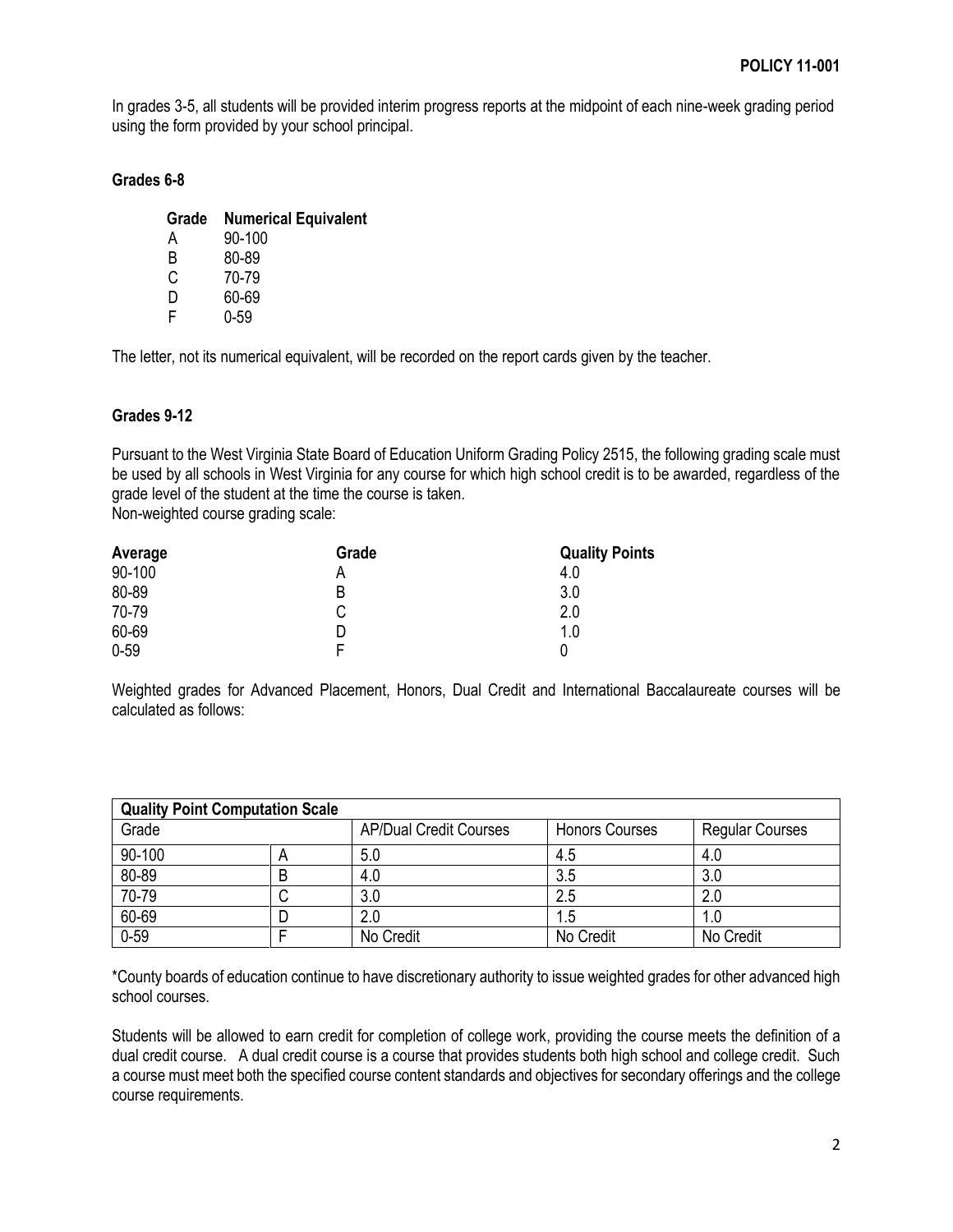Letter grades (A, B, C, D, F) will be used for all subjects. The letter, not its numerical equivalent, will be recorded on the report card as given by the teacher.

### **Grade of "I" or Incomplete**

An incomplete may be given when a student has not completed all the required work within a grading period. The teacher shall change the grade of incomplete to the grade earned when the following guidelines are met:

- 1. It is the student's responsibility to obtain the assignment from the particular teacher(s).
- 2. The student is responsible to turn in the completed work on the specified date.
- 3. All work is to be completed and turned in within a period equal to the number of days missed at the end of the grading period, which is not to exceed three days.

Comprehensive semester exams will be given for Mathematics, English, Science and History and will account for 1/7 of the total semester average. School leadership has the discretion to require additional semester exams for other core content subjects.

All students in grades 9-12 shall be required to participate in final exams at the end of each semester. All courses will have to have finals scheduled at the end of each semester.

- Finals will be comprehensive and cover standards taught during the course of the semester, reflecting the complexity levels of those standards;
- The finals can be exams or demonstration projects;
- Finals must be provided to the principal/assistant principal for approval along with the scoring guidelines at least 2 weeks before the final exams.

Students may be exempted from the semester exams under the following circumstances:

- a. No more than one (1) absence and a "C" average, unless the excused absences are a result of schoolapproved curricular or extracurricular activities, failure of the bus to run, calamity, or chronic medical condition (documented by specialist via chronic medical form);
- b. No more than two (2) absences and a "B" average, unless the excused absences are a result of schoolapproved curricular or extracurricular activities, failure of the bus to run, calamity, or chronic medical condition (documented by specialist via chronic medical form);
- c. No more than three (3) absences and an "A" average unless the excused absences are a result of schoolapproved curricular or extracurricular activities, failure of the bus to run, calamity, or chronic medical condition (documented by specialist via chronic medical form);
- d. Students who are exempt from the final exam will not have to report to school on the designated final exam days, but will be counted absent in the school's official record. Students who are exempt from the final exam will be provided an alternate activity by the school if they report to school on the final exam days.
- e. All students may take a non-required exam to improve their grade point average. However, if the exam hurts their final grade, it shall not count.
- f. Students enrolled in courses that require end of course exams (AP and dual credit) will not be exempted from those exams. If students opt out of taking an AP exam, they will be assigned an equivalent of an AP exam following the same grading/weight expectations as an AP exam.

Semester grades will be calculated by averaging percentage grades from each quarter.

#### **Grade Book**

Entries shall be maintained in an electronic grade book, if applicable. Entries shall include the name of the student, a minimum of one grade per week of instruction per subject taught, the date, and adequate identification of each grade